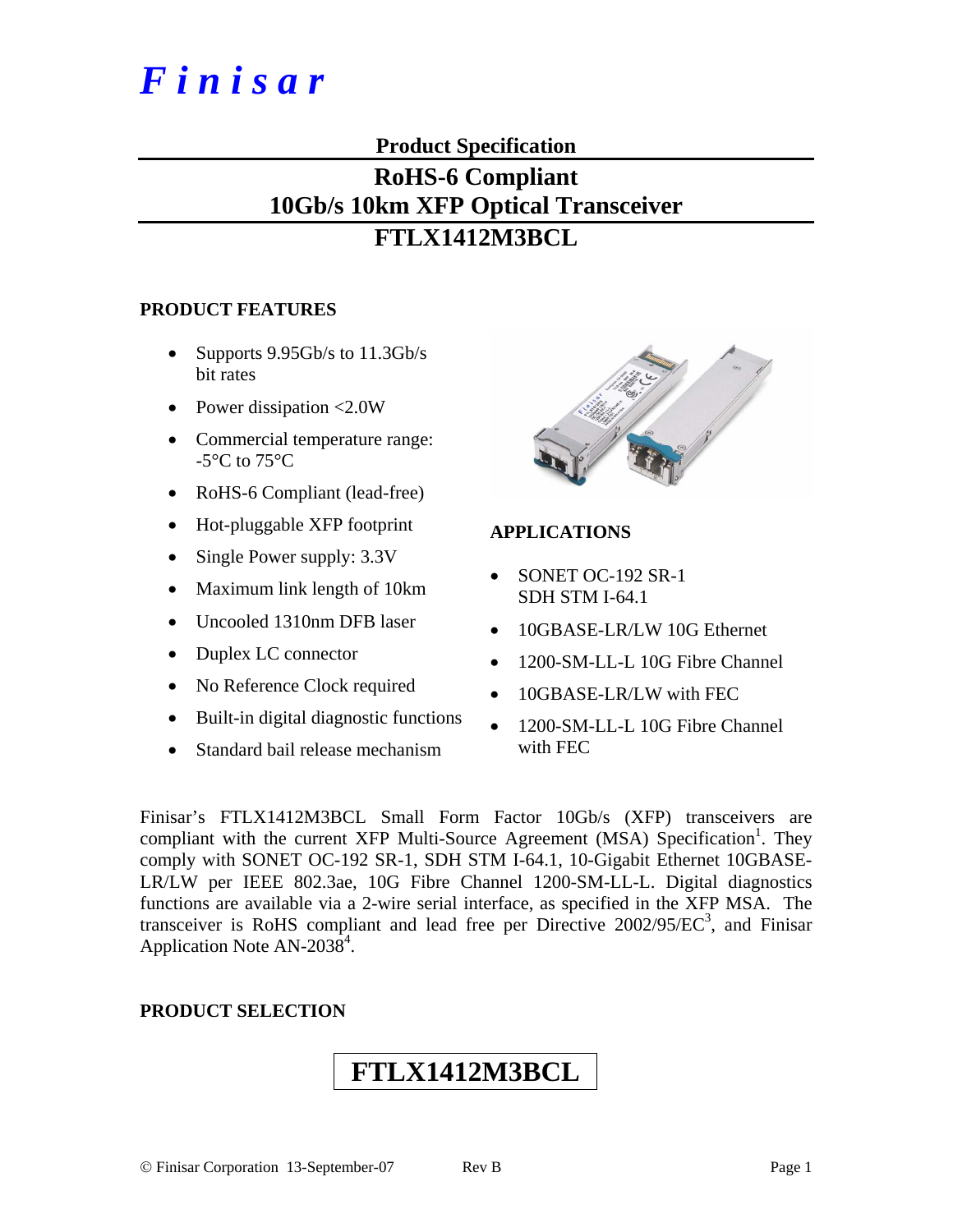#### **I. Pin Descriptions**

| Pin             | Logic   | <b>Symbol</b>    | <b>Name/Description</b>                                       | Ref.           |
|-----------------|---------|------------------|---------------------------------------------------------------|----------------|
| 1               |         | <b>GND</b>       | Module Ground                                                 | 1              |
| $\overline{2}$  |         | VEE5             | Optional -5.2 Power Supply - Not required                     |                |
| $\overline{3}$  | LVTTL-I | Mod-Desel        | Module De-select; When held low allows the module to          |                |
|                 |         |                  | respond to 2-wire serial interface commands                   |                |
| $\overline{4}$  | LVTTL-O |                  | Interrupt (bar); Indicates presence of an important condition | $\mathfrak{D}$ |
|                 |         | Interrupt        | which can be read over the serial 2-wire interface            |                |
| 5               | LVTTL-I | TX DIS           | Transmitter Disable; Transmitter laser source turned off      |                |
| 6               |         | VCC <sub>5</sub> | +5 Power Supply- Not required                                 |                |
| $\overline{7}$  |         | <b>GND</b>       | <b>Module Ground</b>                                          | 1              |
| 8               |         | VCC3             | +3.3V Power Supply                                            |                |
| $\overline{9}$  |         | VCC3             | +3.3V Power Supply                                            |                |
| 10              | LVTTL-I | <b>SCL</b>       | Serial 2-wire interface clock                                 | $\overline{2}$ |
| 11              | LVTTL-  | SDA              | Serial 2-wire interface data line                             | $\overline{2}$ |
|                 | I/O     |                  |                                                               |                |
| 12              | LVTTL-O | Mod_Abs          | Module Absent; Indicates module is not present. Grounded      | $\overline{c}$ |
|                 |         |                  | in the module.                                                |                |
| 13              | LVTTL-O | Mod_NR           | Module Not Ready; Finisar defines it as a logical OR          | $\overline{2}$ |
|                 |         |                  | between RX_LOS and Loss of Lock in TX/RX.                     |                |
| 14              | LVTTL-O | RX_LOS           | Receiver Loss of Signal indicator                             | $\overline{2}$ |
| $\overline{15}$ |         | <b>GND</b>       | Module Ground                                                 | $\mathbf{1}$   |
| 16              |         | <b>GND</b>       | Module Ground                                                 | $\mathbf{1}$   |
| $\overline{17}$ | CML-O   | RD-              | Receiver inverted data output                                 |                |
| $\overline{18}$ | $CML-O$ | $RD+$            | Receiver non-inverted data output                             |                |
| $\overline{19}$ |         | <b>GND</b>       | Module Ground                                                 | 1              |
| $20\,$          |         | VCC <sub>2</sub> | +1.8V Power Supply - Not required                             |                |
| 21              | LVTTL-I | P Down/RST       | Power Down; When high, places the module in the low           |                |
|                 |         |                  | power stand-by mode and on the falling edge of P_Down         |                |
|                 |         |                  | initiates a module reset                                      |                |
|                 |         |                  | Reset; The falling edge initiates a complete reset of the     |                |
|                 |         |                  | module including the 2-wire serial interface, equivalent to a |                |
|                 |         |                  | power cycle.                                                  |                |
| 22              |         | VCC <sub>2</sub> | $+1.8V$ Power Supply - Not required                           |                |
| 23              |         | <b>GND</b>       | Module Ground                                                 | 1              |
| 24              | PECL-I  | RefCLK+          | Reference Clock non-inverted input, AC coupled on the         | $\overline{3}$ |
|                 |         |                  | host board - Not required                                     |                |
| 25              | PECL-I  | RefCLK-          | Reference Clock inverted input, AC coupled on the host        | $\overline{3}$ |
|                 |         |                  | board - Not required                                          |                |
| 26              |         | <b>GND</b>       | <b>Module Ground</b>                                          | 1              |
| 27              |         | <b>GND</b>       | Module Ground                                                 | 1              |
| 28              | CML-I   | TD-              | Transmitter inverted data input                               |                |
| $\overline{29}$ | CML-I   | $TD+$            | Transmitter non-inverted data input                           |                |
| 30              |         | <b>GND</b>       | Module Ground                                                 | 1              |

Notes:

1. Module circuit ground is isolated from module chassis ground within the module.

2. Open collector; should be pulled up with 4.7k – 10kohms on host board to a voltage between 3.15V and 3.6V.

3. A Reference Clock input is not required by the FTLX1412M3BCL. If present, it will be ignored.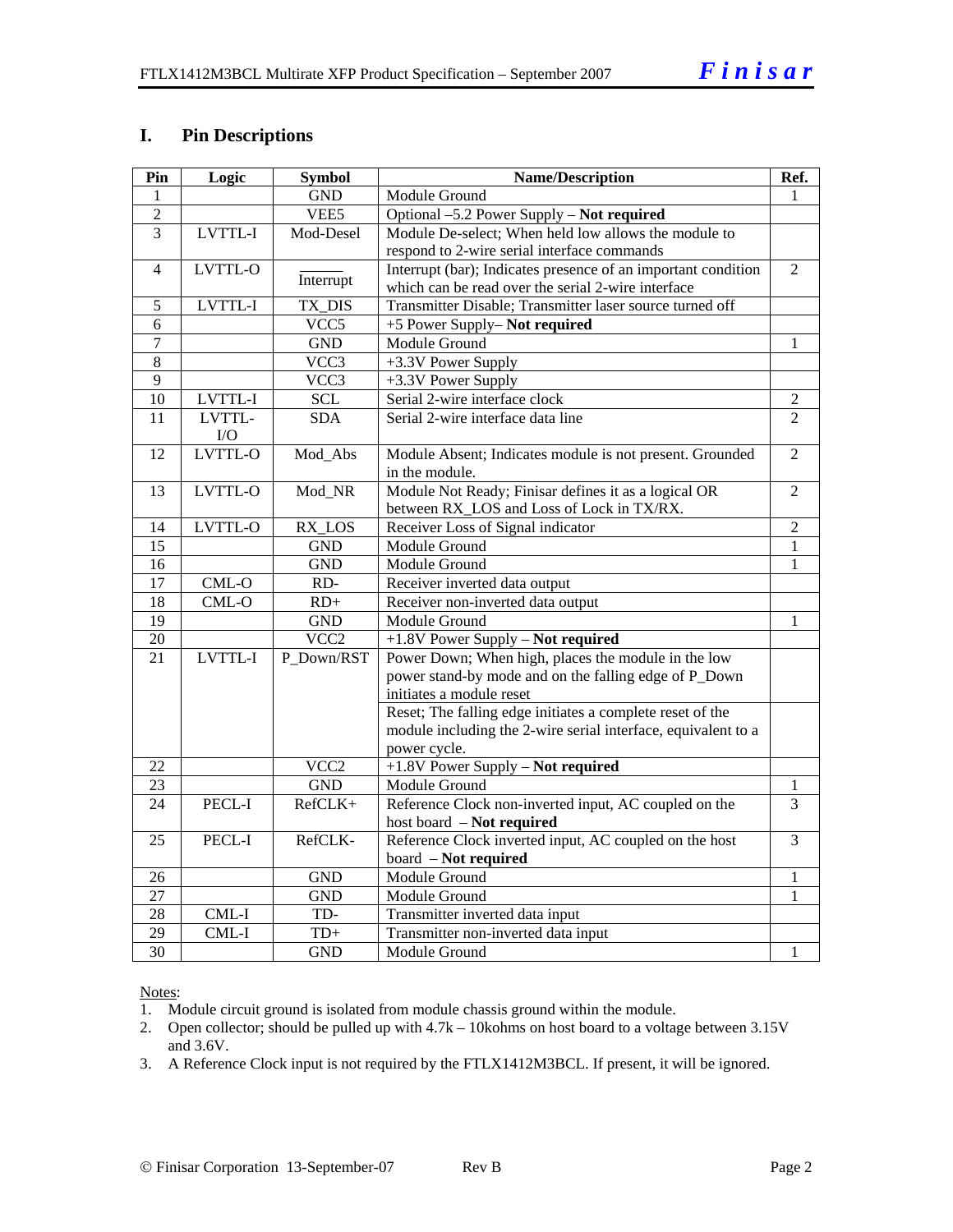



### **II. Absolute Maximum Ratings**

| Parameter                         | Svmbol             | Min   | Typ | Max | Unit   | Ref. |
|-----------------------------------|--------------------|-------|-----|-----|--------|------|
| Maximum Supply Voltage            | Vcc3               | -0.5  |     | 4.U |        |      |
| <b>Storage Temperature</b>        |                    | $-40$ |     |     | $\sim$ |      |
| <b>Case Operating Temperature</b> | $\mathbf{r}$<br>OP |       |     |     | $\sim$ |      |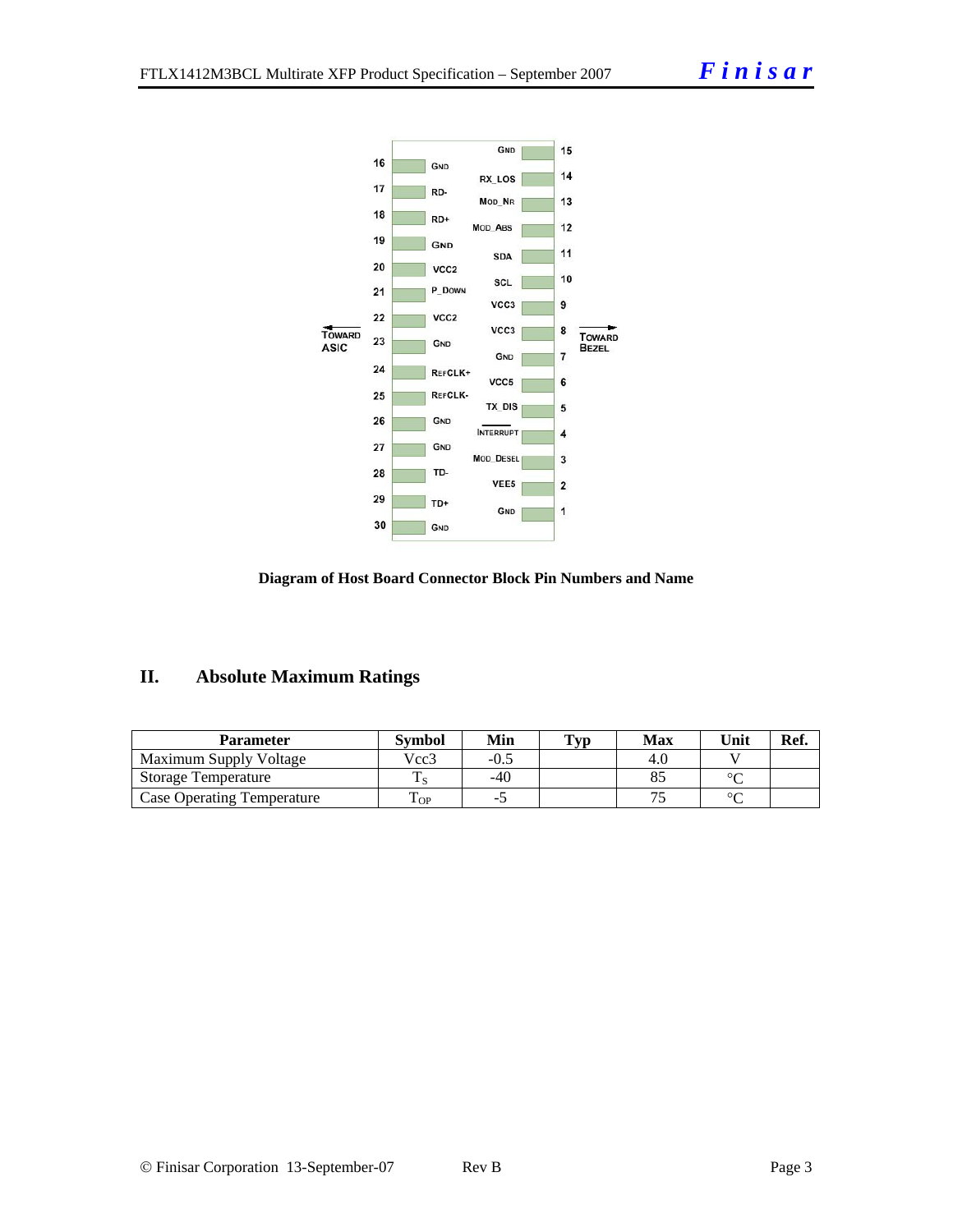| <b>Parameter</b>                    | <b>Symbol</b>         | Min         | <b>Typ</b> | <b>Max</b>       | Unit         | Ref. |
|-------------------------------------|-----------------------|-------------|------------|------------------|--------------|------|
| <b>Supply Voltage</b>               | Vcc3                  | 3.13        |            | 3.45             | V            |      |
| <b>Supply Current</b>               | Icc3                  |             |            | 600              | mA           |      |
| Module total power                  | P                     |             |            | 2.0              | W            |      |
| <b>Transmitter</b>                  |                       |             |            |                  |              |      |
| Input differential impedance        | $R_{in}$              |             | 100        |                  | Ω            | 2    |
| Differential data input swing       | Vin, pp               | 120         |            | 820              | mV           | 3    |
| <b>Transmit Disable Voltage</b>     | $\rm V_{D}$           | 2.0         |            | Vcc              | V            | 4    |
| <b>Transmit Enable Voltage</b>      | $V_{EN}$              | <b>GND</b>  |            | $GND+0.8$        | V            |      |
| <b>Transmit Disable Assert Time</b> |                       |             |            | 10               | <b>us</b>    |      |
| <b>Receiver</b>                     |                       |             |            |                  |              |      |
| Differential data output swing      | Vout, pp              | 340         | 650        | 850              | mV           | 5    |
| Data output rise time               | t,                    |             |            | 38               | ps           | 6    |
| Data output fall time               | $t_f$                 |             |            | 38               | ps           | 6    |
| <b>LOS</b> Fault                    | $V_{LOS\_fault}$      | $Vec - 0.5$ |            | $Vec_{HOST}$     | V            | 7    |
| <b>LOS Normal</b>                   | $V_{\text{LOS norm}}$ | <b>GND</b>  |            | $GND+0.5$        | $\mathbf{V}$ | 7    |
| Power Supply Rejection              | <b>PSR</b>            |             |            | See Note 8 below |              | 8    |

#### **III.** Electrical Characteristics ( $T_{OP} = -5$  to 75 °C,  $V_{CC3} = 3.13$  to 3.45 Volts)

Notes:

- 1. Maximum total power value is specified across the full temperature and voltage range.
- 2. After internal AC coupling.
- 3. SONET/SDH jitter generation requirements are guaranteed with a minimum differential data input swing of 500mV peak-to-peak.
- 4. Or open circuit.
- 5. Into 100 ohms differential termination.
- 6.  $20 80 %$
- 7. Loss Of Signal is open collector to be pulled up with a 4.7k 10kohm resistor to 3.15 3.6V. Logic 0 indicates normal operation; logic 1 indicates no signal detected.
- 8. Per Section 2.7.1. in the XFP MSA Specification<sup>1</sup>.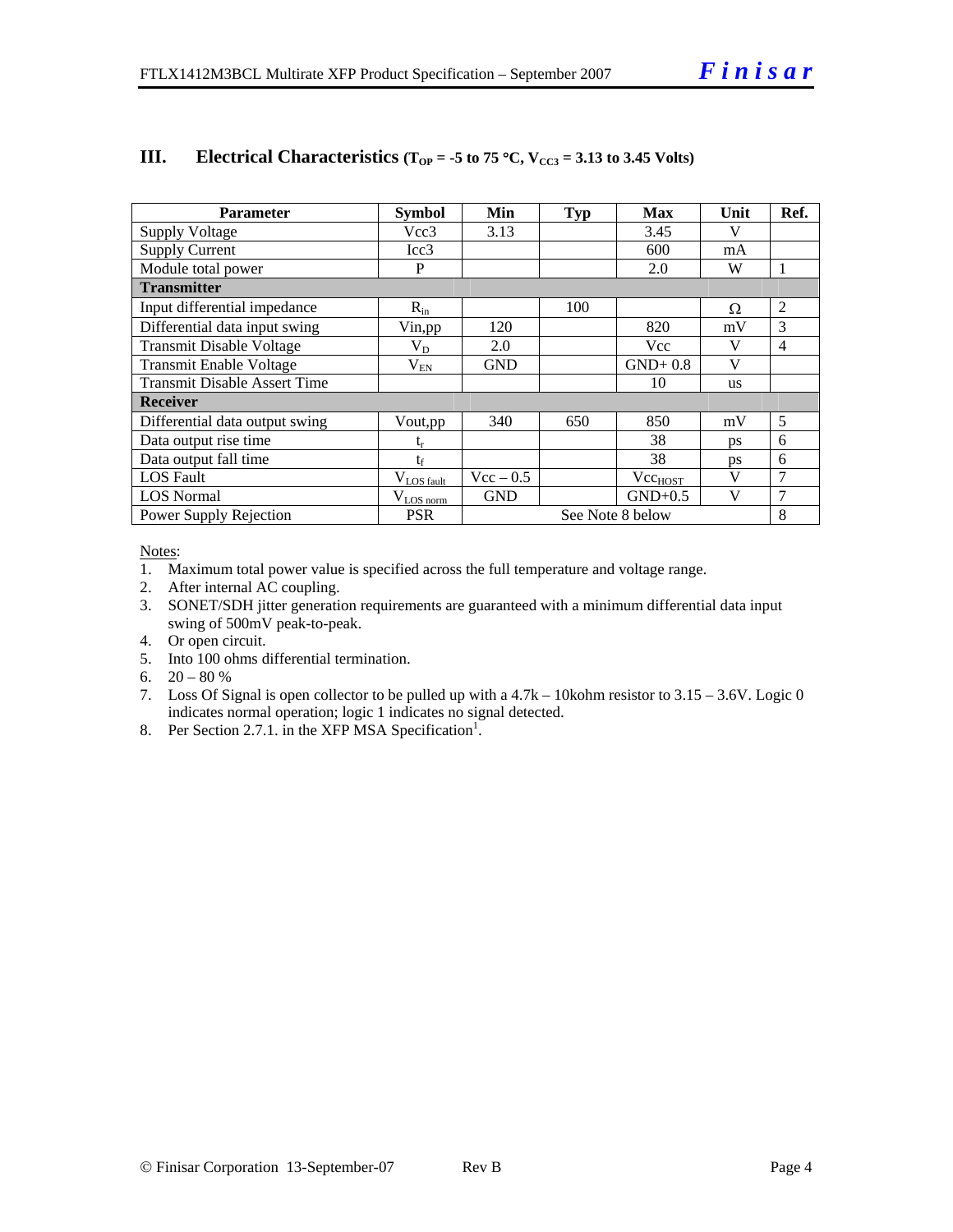| <b>Parameter</b>                     | <b>Symbol</b>     | Min    | <b>Typ</b> | <b>Max</b> | Unit  | Ref.           |  |
|--------------------------------------|-------------------|--------|------------|------------|-------|----------------|--|
| <b>Transmitter</b>                   |                   |        |            |            |       |                |  |
| Output Opt. Pwr: 9/125 SMF           | $P_{OT}$          | -6     |            | $-1$       | dBm   | 1              |  |
| <b>Optical Wavelength</b>            | λ                 | 1290   |            | 1330       | nm    |                |  |
| <b>Optical Extinction Ratio</b>      | ER                | 6      |            |            | dВ    | 1              |  |
| Sidemode Supression ratio            | $SSR_{min}$       | 30     |            |            | dB    |                |  |
| Tx Jitter Generation (peak-to-peak)  | $Tx_i$            |        |            | 0.1        | UI    |                |  |
| Tx Jitter Generation (RMS)           | $Tx_{iRMS}$       |        |            | 0.01       | UI    |                |  |
| <b>Relative Intensity Noise</b>      | <b>RIN</b>        |        |            | $-130$     | dB/Hz |                |  |
| <b>Receiver</b>                      |                   |        |            |            |       |                |  |
| Receiver Sensitivity @ 10.5Gb/s      | $R_{SEN51}$       |        |            | $-14.4$    | dBm   | 2              |  |
| Receiver Sensitivity @ 11.3Gb/s      | $R_{SENS2}$       |        |            | $-13.4$    | dBm   | $\overline{2}$ |  |
| <b>Stressed Receiver Sensitivity</b> | $R_{SENS3}$       |        |            | $-10.3$    | dBm   | 3              |  |
| (OMA) @ 10.5Gb/s                     |                   |        |            |            |       |                |  |
| Maximum Input Power                  | $P_{MAX}$         | $+0.5$ |            |            | dBm   |                |  |
| <b>Optical Center Wavelength</b>     | $\lambda_{\rm C}$ | 1270   |            | 1600       | nm    |                |  |
| <b>Receiver Reflectance</b>          | $R_{rx}$          |        |            | $-14$      | dB    |                |  |
| <b>LOS De-Assert</b>                 | LOS <sub>D</sub>  |        |            | $-18$      | dBm   |                |  |
| <b>LOS</b> Assert                    | LOS <sub>A</sub>  | $-32$  |            |            | dBm   |                |  |
| <b>LOS Hysteresis</b>                |                   | 0.5    |            |            | dB    |                |  |

#### **IV.** Optical Characteristics ( $T_{OP} = -5$  to 75°C,  $V_{CC3} = 3.13$  to 3.45 Volts)

Notes:

- 1. Having ER = 6 dB guarantees that the –6 dBm minimum output power meets IEEE 802.3ae requirement of OMA=-5.2dBm.
- 2. Measured with worst ER; BER<10<sup>-12</sup>;  $2^{31}$  1 PRBS. Complies with –12.6 dBm OMA at ER = 6 dB.
- 3. Per IEEE 802.3ae. Equivalent to  $-13.3$  dBm average power at Infinite ER,  $-11.08$  dBm at ER = 6 dB.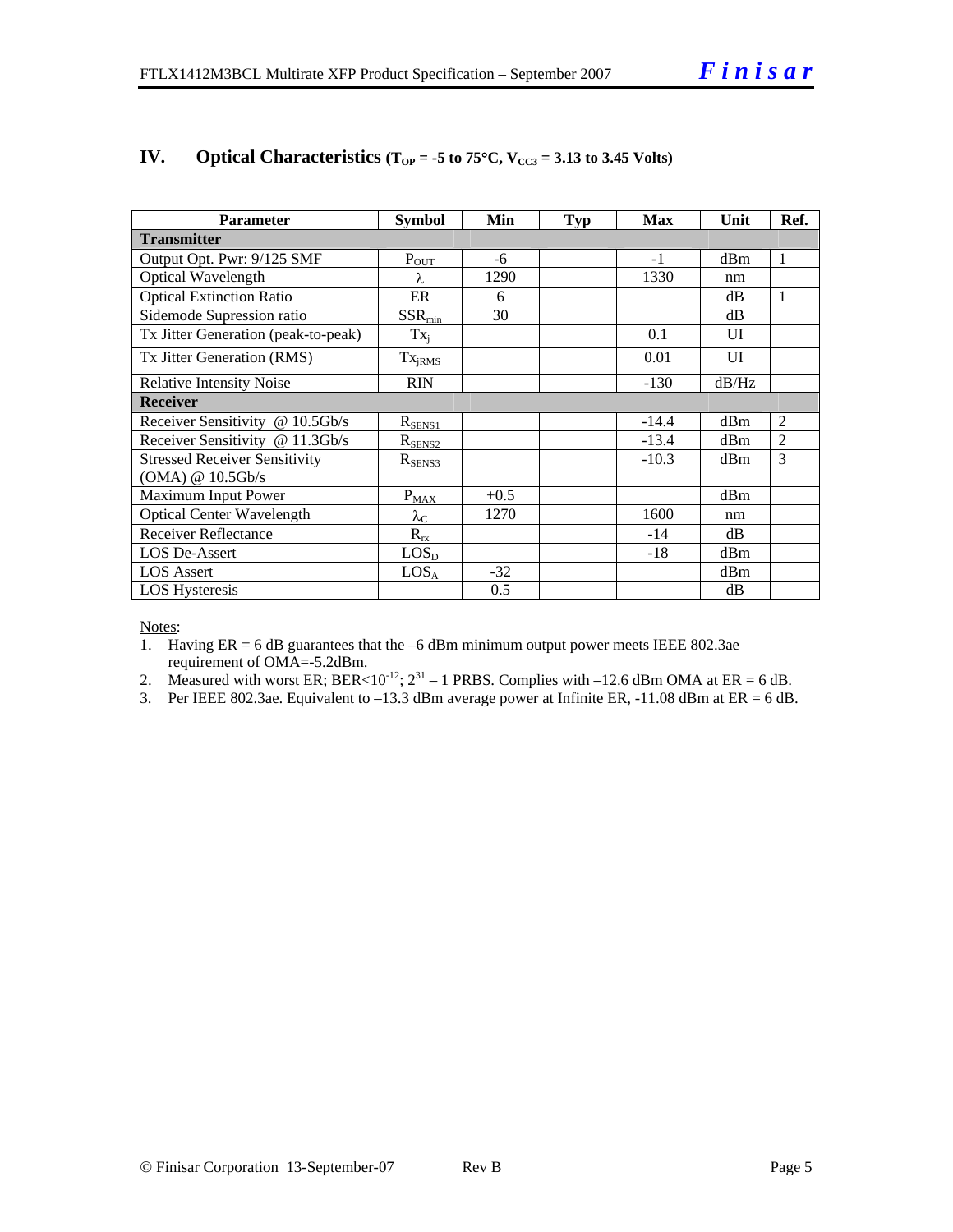#### **V. General Specifications**

| <b>Parameter</b>           | <b>Symbol</b> | Min  | Typ | Max            | <b>Units</b> | Ref. |
|----------------------------|---------------|------|-----|----------------|--------------|------|
| <b>Bit Rate</b>            | BR            | 9.95 |     |                | Gb/s         |      |
| Bit Error Ratio            | <b>BER</b>    |      |     | 1 $\Omega$ -12 |              |      |
| Max. Supported Link Length | $L_{MAX}$     |      | 10  |                | km           |      |

Notes:

2. Tested with a  $2^{31} - 1$  PRBS

#### **VI. Environmental Specifications**

Finisar FTLX1412M3BCL transceivers have a commercial operating case temperature range of  $-5^{\circ}$ C to  $+75^{\circ}$ C.

| Parameter                  | <b>Symbol</b>     | Min | $\mathbf{T}_{\mathbf{V}\mathbf{p}}$ | Max | Units  | Ref. |
|----------------------------|-------------------|-----|-------------------------------------|-----|--------|------|
| Case Operating Temperature | $\mathbf{L}_{OD}$ | -   |                                     |     | $\sim$ |      |
| Storage Temperature        | m<br>$\pm$ sto    | -40 |                                     | o.  | $\sim$ |      |

#### **VII. Regulatory Compliance**

Finisar XFP transceivers are Class 1 Laser Products. They are certified per the following standards:

| <b>Feature</b> | <b>Agency</b>   | <b>Standard</b>                      | <b>Certificate</b> |
|----------------|-----------------|--------------------------------------|--------------------|
|                |                 |                                      | <b>Number</b>      |
| Laser Eye      | <b>FDA/CDRH</b> | CDRH 21 CFR 1040 and Laser Notice 50 | 9210176-77         |
| Safety         |                 |                                      |                    |
| Laser Eye      | TÜV             | EN 60825-1: 1994+A11:1996+A2:2001    | 72070747           |
| Safety         |                 | IEC 60825-1: 1993+A1:1997+A2:2001    |                    |
|                |                 | IEC 60825-2: 2000, Edition 2         |                    |
| Electrical     | <b>TÜV</b>      | EN 60950                             | 72070747           |
| Safety         |                 |                                      |                    |
| Electrical     | UL/CSA          | <b>CLASS 3862.07</b>                 | 1439230            |
| Safety         |                 | <b>CLASS 3862.87</b>                 |                    |
|                |                 |                                      |                    |

Copies of the referenced certificates are available at Finisar Corporation upon request.

<sup>1.</sup> SONET OC-192 SR-1, SDH STM I-64.1, 10GBASE-LR/LW, 1200-SM-LL-L, SONET OC-192 with FEC, 10GBASE-LR/LW + FEC, 1200-SM-LL-L + FEC.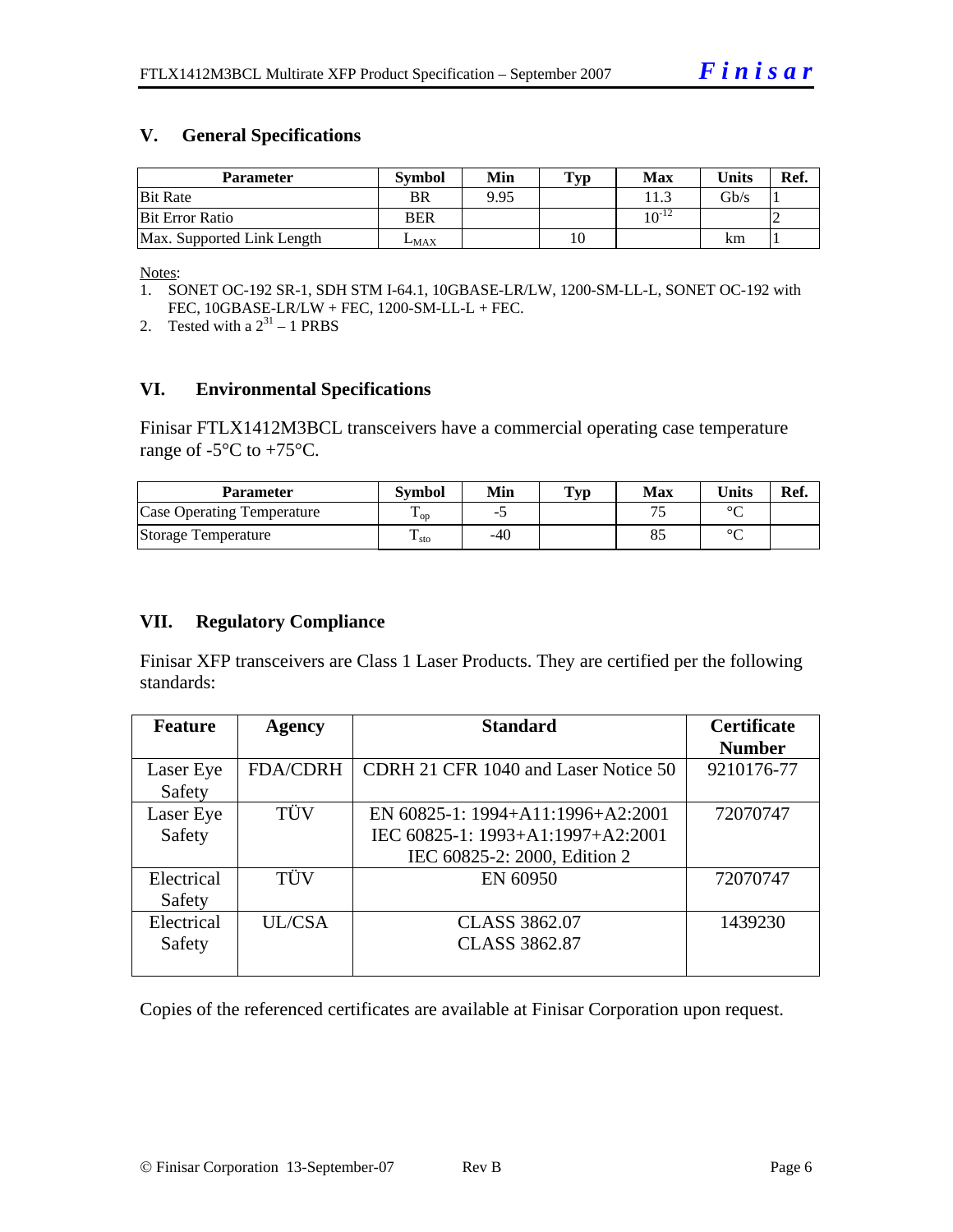#### **VIII. Digital Diagnostic Functions**

As defined by the XFP MSA<sup>1</sup>, Finisar XFP transceivers provide digital diagnostic functions via a 2-wire serial interface, which allows real-time access to the following operating parameters:

- Transceiver temperature
- Laser bias current
- Transmitted optical power
- Received optical power
- Transceiver supply voltage

It also provides a sophisticated system of alarm and warning flags, which may be used to alert end-users when particular operating parameters are outside of a factory-set normal range.

The operating and diagnostics information is monitored and reported by a Digital Diagnostics Transceiver Controller (DDTC) inside the transceiver, which is accessed through the 2-wire serial interface. When the serial protocol is activated, the serial clock signal (SCL pin) is generated by the host. The positive edge clocks data into the XFP transceiver into those segments of its memory map that are not write-protected. The negative edge clocks data from the XFP transceiver. The serial data signal (SDA pin) is bi-directional for serial data transfer. The host uses SDA in conjunction with SCL to mark the start and end of serial protocol activation. The memories are organized as a series of 8-bit data words that can be addressed individually or sequentially. The 2-wire serial interface provides sequential or random access to the 8 bit parameters, addressed from 000h to the maximum address of the memory.

For more detailed information including memory map definitions, please see Finisar Application Note AN-2035 "Digital Diagnostic Monitoring Interface for XFP Optical Transceivers", or the XFP MSA Specification<sup>1</sup>.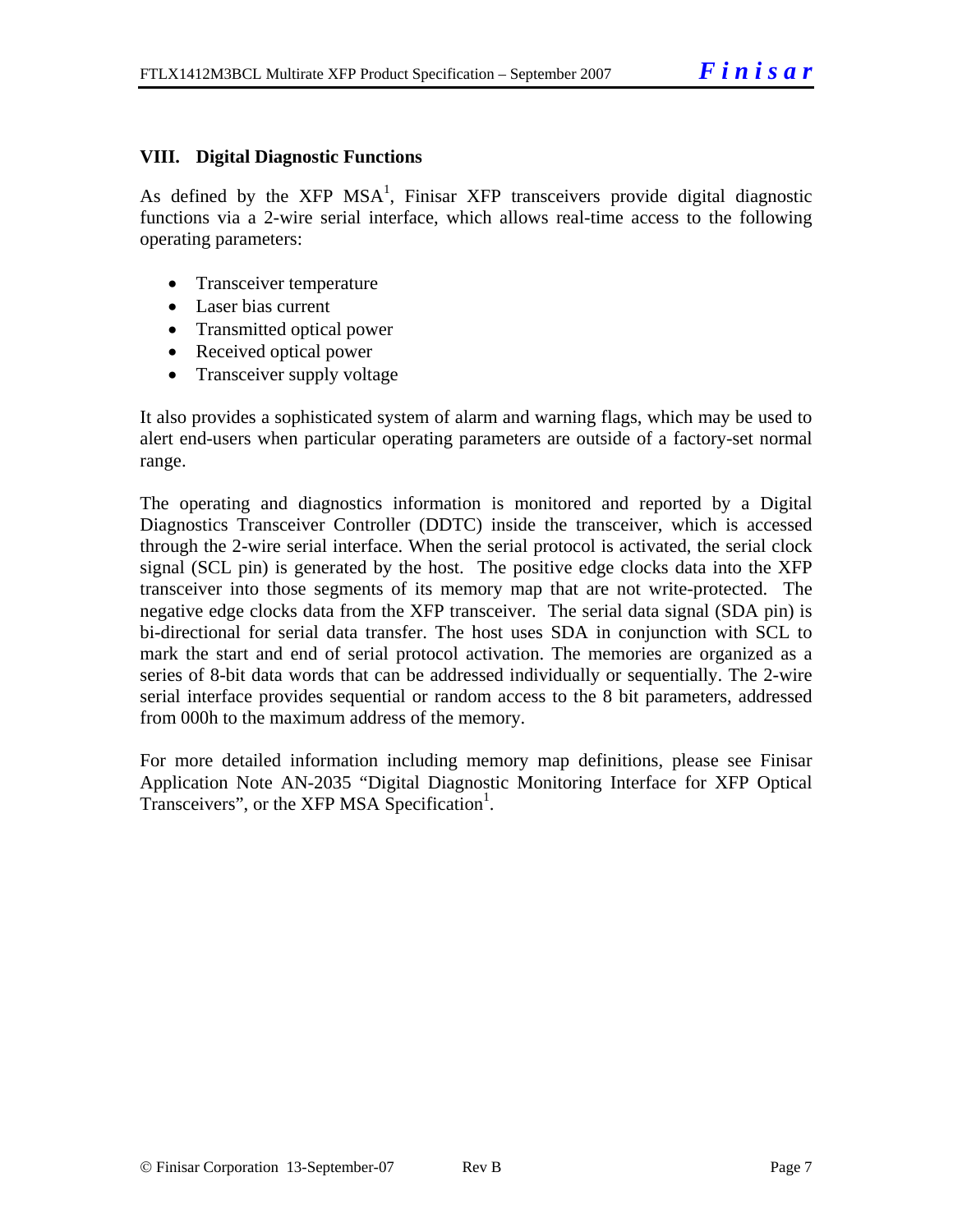#### **IX. Mechanical Specifications**

Finisar's XFP transceivers are compliant with the dimensions defined by the XFP Multi-Sourcing Agreement (MSA).



**XFP Transceiver (dimensions are in mm)**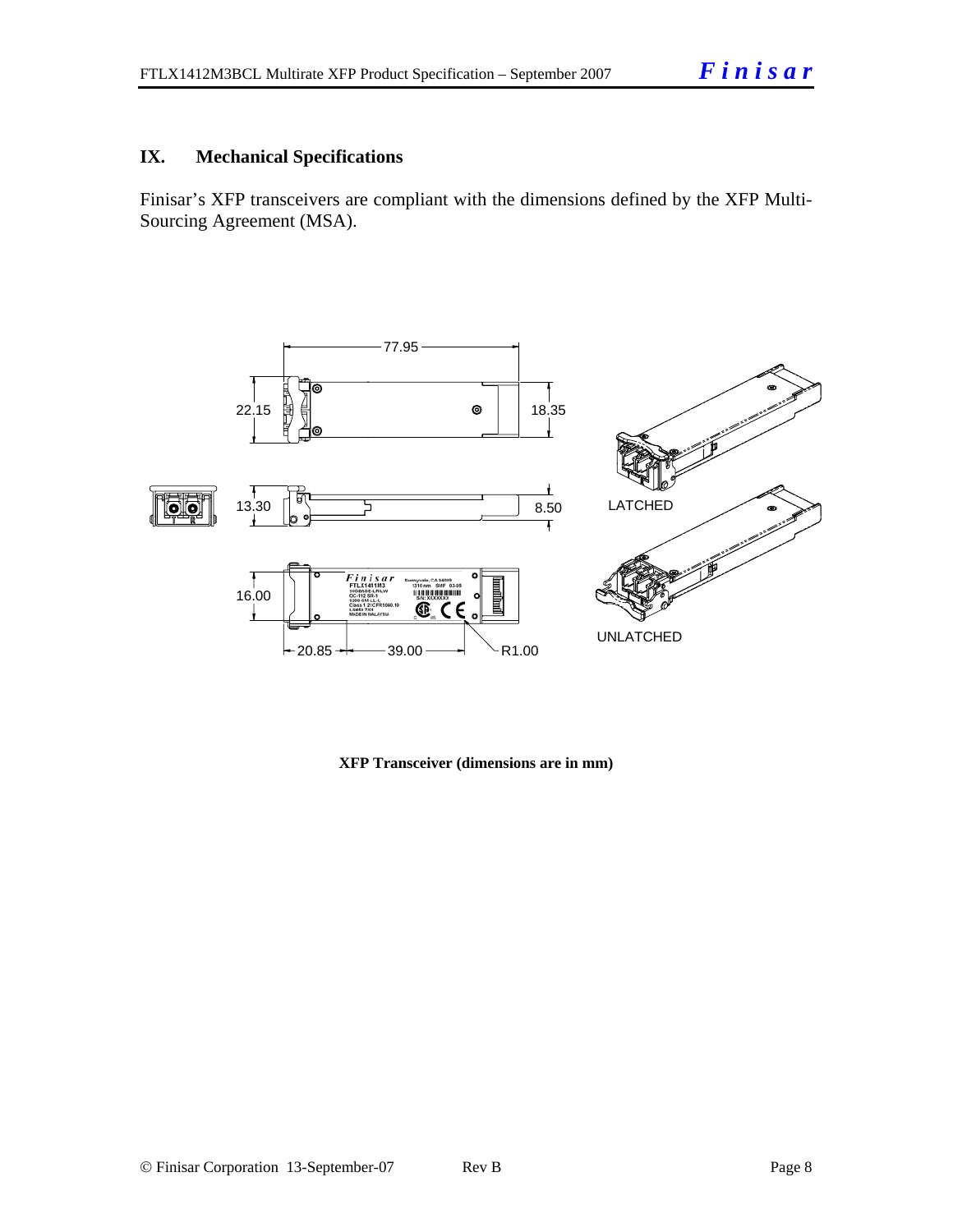#### **X. PCB Layout and Bezel Recommendations**



**XFP Host Board Mechanical Layout (dimensions are in mm)**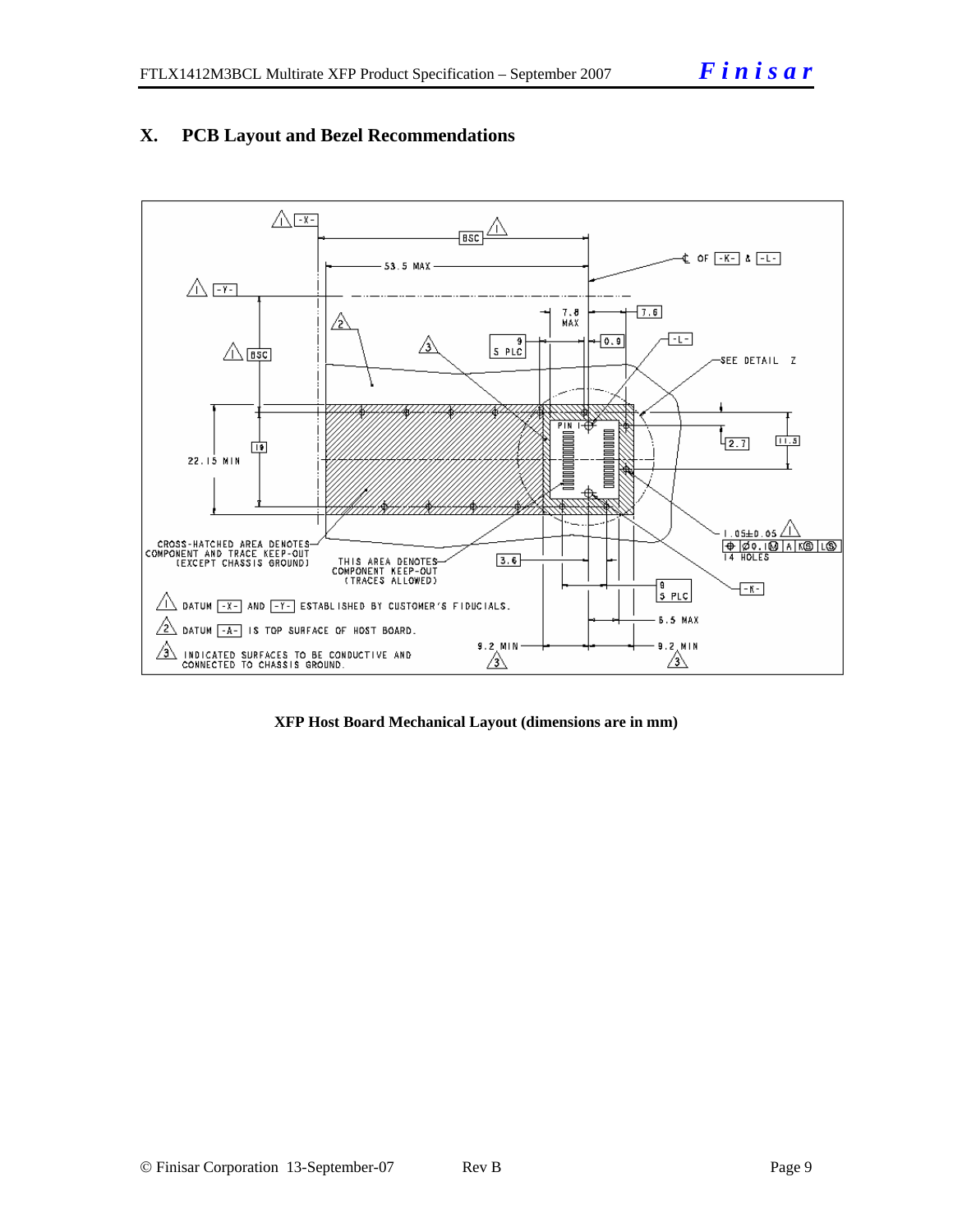



**XFP Detail Host Board Mechanical Layout (dimensions are in mm)** 



#### **XFP Recommended Bezel Design (dimensions are in mm)**